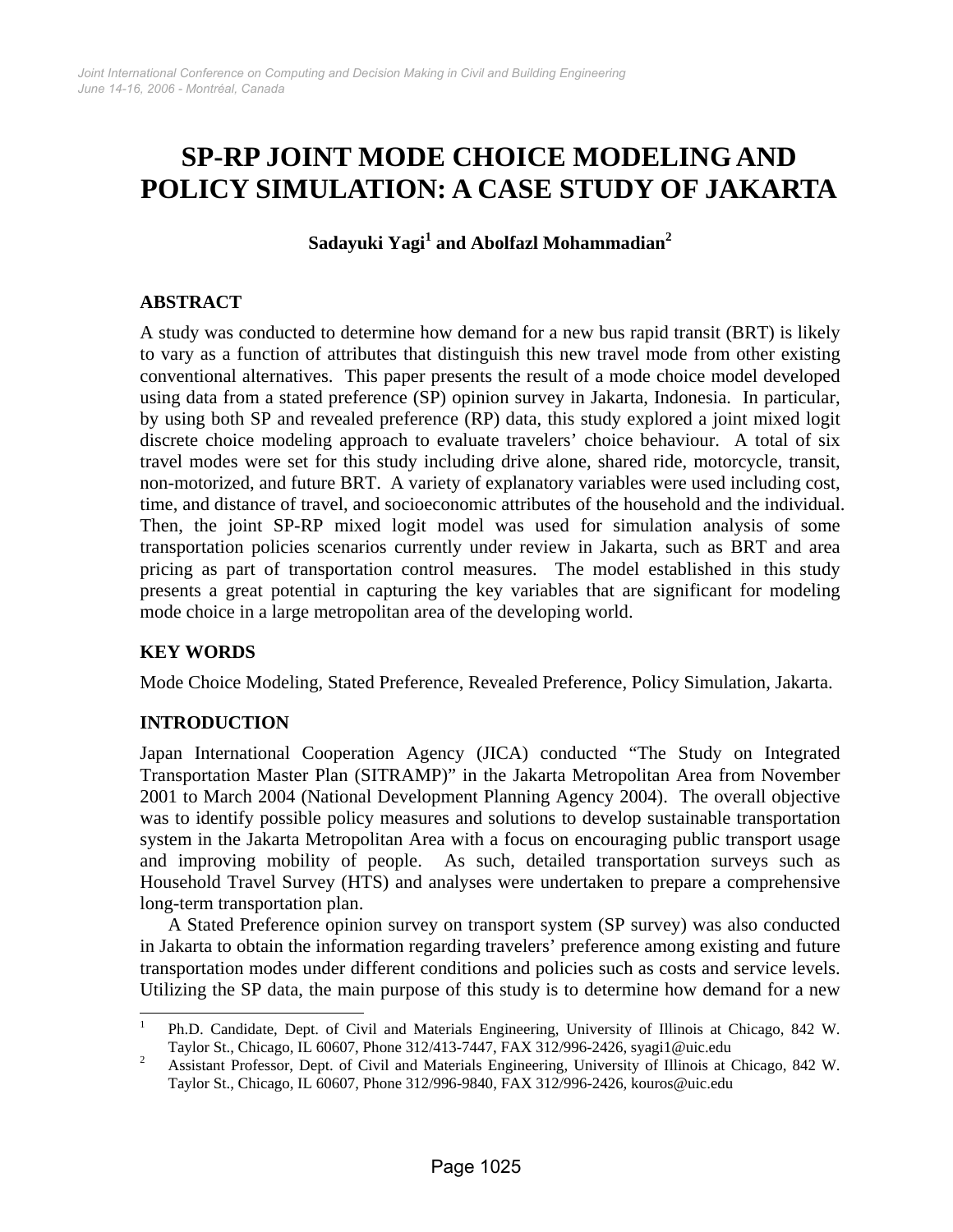bus rapid transit (BRT) is likely to vary as a function of attributes that distinguish this new travel mode from other existing conventional alternatives in the region. In particular, the study adopts a mixed logit discrete choice model to predict the mode choice using both revealed preference (RP) and SP data. The analysis takes a further step into simulation and evaluation of transportation management policies.

#### **STATED PREFERENCE DATA**

SP refers to a wide array of possible ways of asking consumers about preferences, choices, ways of using options, frequencies of use, and so forth, while RP is associated only with actual choices (Louviere and Street 2000). The results of the SP survey actually contain both RP and SP data that can be used to establish discrete mode choice models for future forecasting. Three types of surveys were conducted with different target groups of respondents:

In Jakarta, an SP survey was conducted in the central business district (CBD), targeting at the residents who live along the planned BRT network corridors and commute to the CBD. In the survey, transit users and car/motorcycle users were interviewed with regard to their preference of BRT to the existing mode under different conditions. In particular, the survey focused on the to-work, to-school, and shopping trips with zones along the planned BRT corridors as the origin and with zones in the CBD as the destination. Information of sampled residents who make such trips was taken from the large-scale HTS database, and the survey was conducted by re-interviewing the persons who actually made trips from home to CBD.

The SP survey in CBD first asked information on the socioeconomic details of the respondents and their households. Then, as the current travel behaviour constitutes the RP data, the survey asked the respondents about details of to-work/school trips to the CBD that they made including the details such as mode(s) used, travel cost, and time. For the SP part, since there was no BRT in operation yet when the survey was conducted, detailed explanation and images of the planned BRT such as Figure 1 were presented to the respondents. Then, the survey asked respondents about their potential responses to different fare levels of the planned BRT. A total of 13 fare levels were prepared to ask the respondents whether they would be willing to shift from their current mode to BRT to make the same travel. With regard to the trips that fulfill the above OD-zone criteria, effort was made to collect the samples so that the purpose and mode compositions would comply with those of the HTS database. In this way, the entire OD-zone pairs would be applied for mode choice modeling and policy simulation without using weights to the RP alternatives.



Figure 1: Proposed BRT System (BAPPENAS and JICA 2004)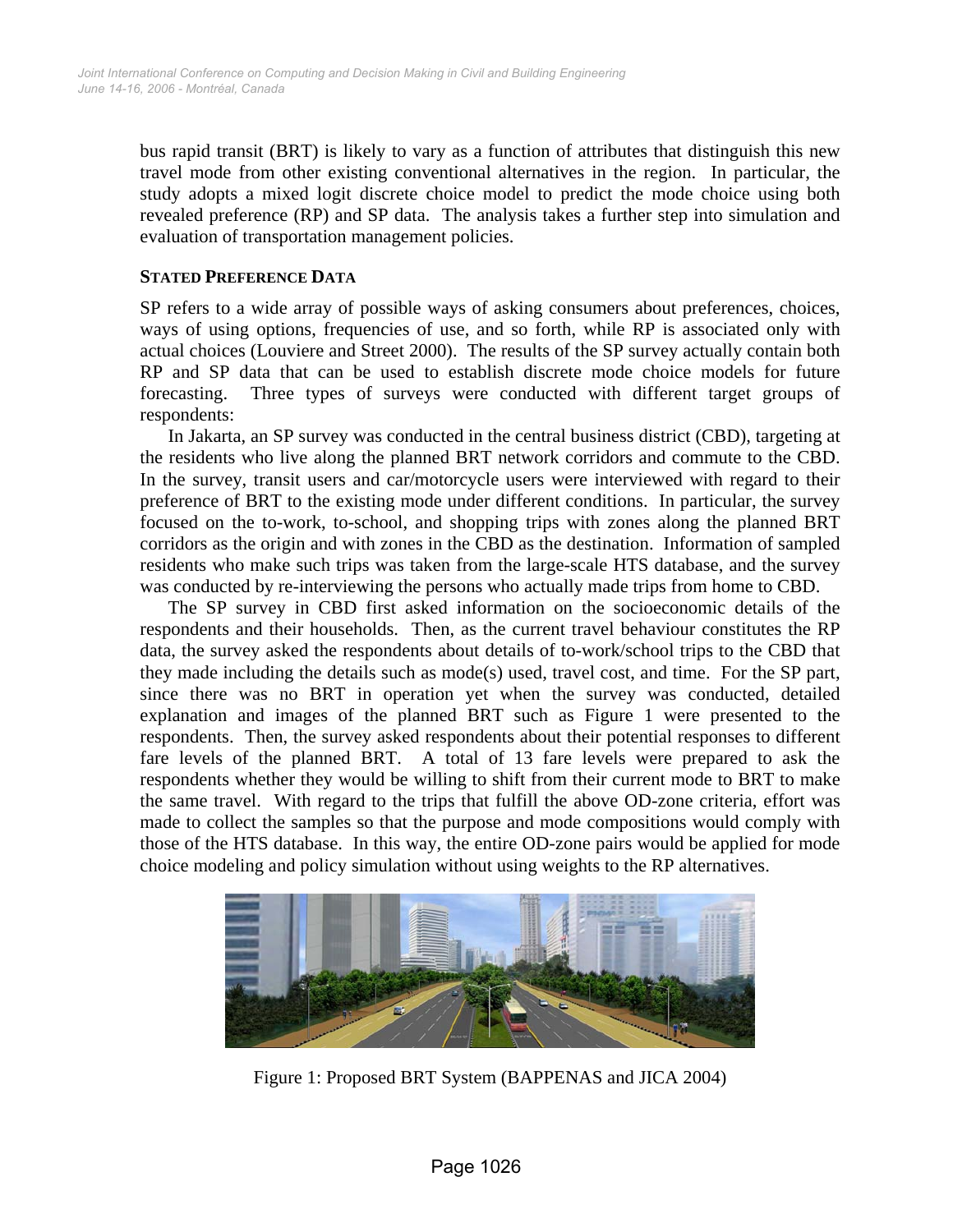# **MIXED LOGIT MODEL**

Random utility based discrete choice models have found their ways in many disciplines including transportation, marketing, and other fields. Multinomial logit (MNL) model is the most popular form of discrete choice model in practical applications (Mohammadian and Doherty 2005). It is based on several simplifying assumptions such as independent and identical Gumbel distribution (IID) of random components of the utilities and the absence of heteroscedasticity and autocorrelation in the model. As such, the MNL model belongs to a class of models that possesses the so-called independence of irrelevant alternatives (IIA) property, which is both one of the strengths of the MNL model and its major weakness (Meyer and Miller 2001).

Recent research works contribute to the development of closed form models which relax some of the above-mentioned simplifying assumptions to provide a more realistic representation of choice probabilities. Mixed logit (ML) model is an example of these alternative structures (Bhat 2002). In ML models, heterogeneity can be accounted for by letting certain parameters of the utility function differ across individuals. It has been shown that this formulation can significantly improve both the explanatory power of models and the precision of parameter estimates (Bhat 2000). There are a growing number of empirical studies implementing ML method.

## **JOINT SP-RP MODEL**

Both RP and SP data have their strengths and weaknesses, namely that RP data are cognitively congruent with actual behaviour while SP surveys can be collected in a tightly controlled choice environment and can provide richer information on preferences (Walker and Ben-Akiva 2002). The strengths of both data sources could be exploited and weaknesses ameliorated by pooling both data sources as a joint SP-RP model (Louviere, et al. 2000). This "data enrichment" process should provide more robust parameter estimates and should increase confidence and accuracy in predictions (Verhoef and Franses 2002).

Techniques of joint SP-RP models have been commonly used in different disciplines such as marketing, transportation, and environment for quite some time. In the context of activity-based modeling, Shiftan, et al. (2003) developed an SP-RP combined mode choice model as the lowest-level model for the primary tour within an activity-based modeling system. The model relies on various RP and SP data sources for the city of Tel-Aviv.

# **MODEL ESTIMATION**

#### **DATA PREPARATION**

The SP dataset comprises 797 effective samples. Excluding data records presenting modes with few samples such as railways and focusing only on to-work and to-school trips for the purpose of this study, a dataset containing 761 samples was established for mode choice analysis. Major characteristics of the respondents were found to be:

- Workers constitute more than 80% of the total, and the remaining are students;
- Males comprise about two thirds of the total respondents;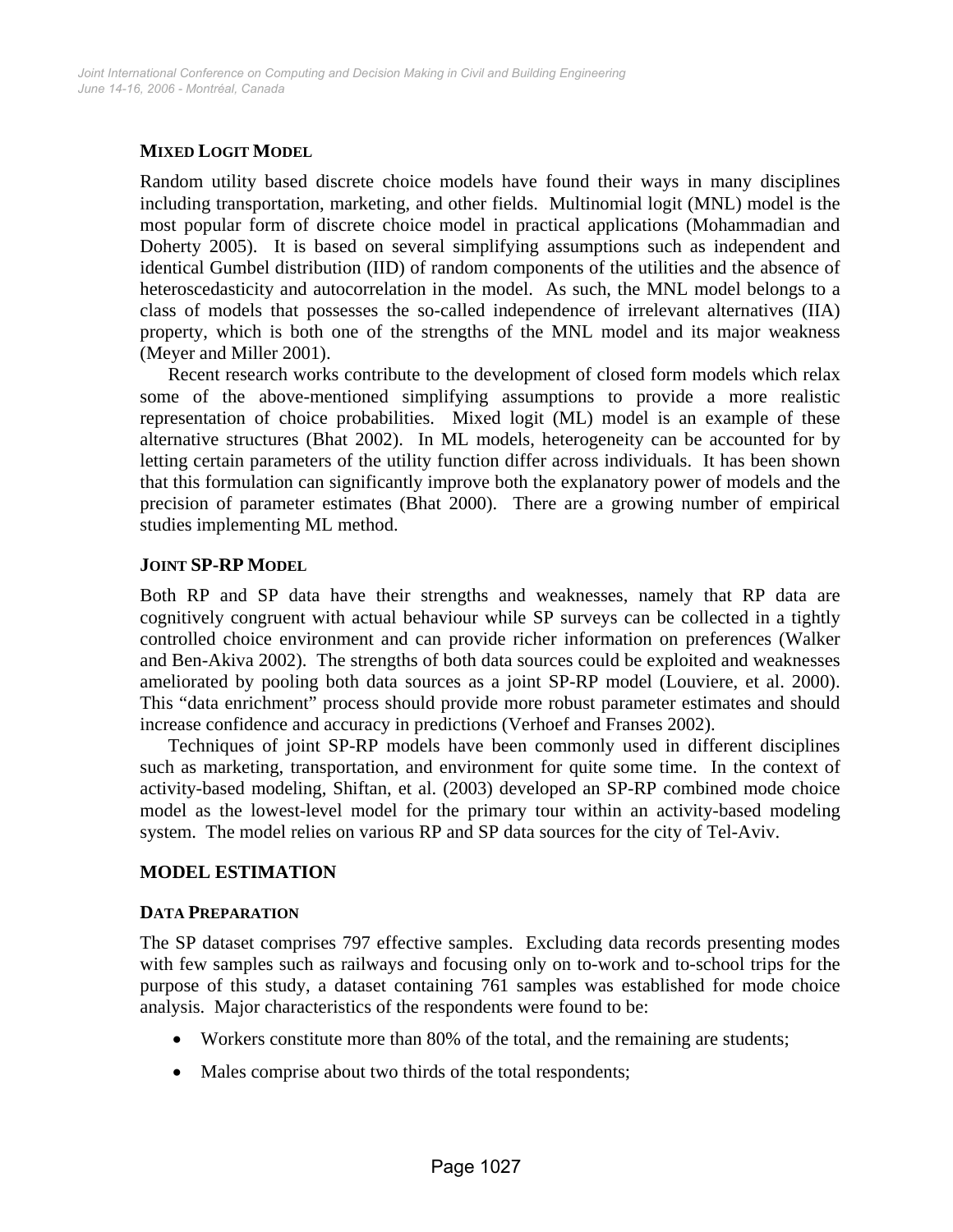- About 33% and 40% of the total respondents have automobile and motorcycle driver's licenses, respectively, whereas 40% have neither license; and
- Approximately 40% of the households own automobiles and 60% own motorcycles.

#### **ALTERNATIVE SETTING**

For this study, three major motorized modes were included as existing modes: automobile (car), motorcycle (MC), and transit (TR). Furthermore, car trips were divided into two modes: drive alone (DA) and shared ride (SR). As for non-motorized mode of transport (NM), it tends to be omitted from the mode choice models of all but a few metropolitan areas; however, such an omission is problematic, not only because these trips are an important component of personal mobility, but because cross-elasticities are quite high between non-motorized trips and automobile or transit trips, depending on cost, time, and so on (Harvey and Deakin 1993). Although the share of NM in the SP survey was only 1.8%, it was included in the model as a major mode. As such, there are a total of five existing modes that have been set for this study: DA, SR, MC, TR, and NM. Shares of these representative modes in the dataset are 20.8%, 7.7%, 31.4%, 38.5%, and 1.7% respectively. For the SP part of the model, BRT (BR) is added to these five existing modes. It is assumed that modes of TR, BR, and NM are available to all individuals, while availability of car (DA and SR) and MC modes is limited to vehicle owner households.

#### **EXPLANATORY VARIABLES**

The variables tested for modeling are attributes related to the travel as well as socioeconomic attributes of the household and the individual, and are listed as below:

- Travel related variables: travel cost, travel time, and travel distance;
- Household related variables: household income and vehicle ownership (i.e., number of automobiles and motorcycles in the household); and
- Individual related variable: employment status (e.g., full-time, part-time, and student), school type, personal income, gender, age, vehicle availability, and work/school location.

In addition, some composite variables such as travel time multiplied by the household income were also tested as explanatory variables.

#### **MODELING RESULTS**

A joint SP-RP model was estimated in which one subset is labelled as the RP choice set and the other is labelled as the SP choice set, and both subsets were placed on the same tier in the ML model. In the joint SP-RP model, effort was made to have common coefficients in both RP and SP utility functions for the same alternative. This means that the marginal rates of substitution among some of the variables are the same in the SP and RP models.

For the ML modeling, 1,000 repetitions are used to estimate the unconditional probability by simulation. This improves the accuracy of the simulation of individual log-likelihood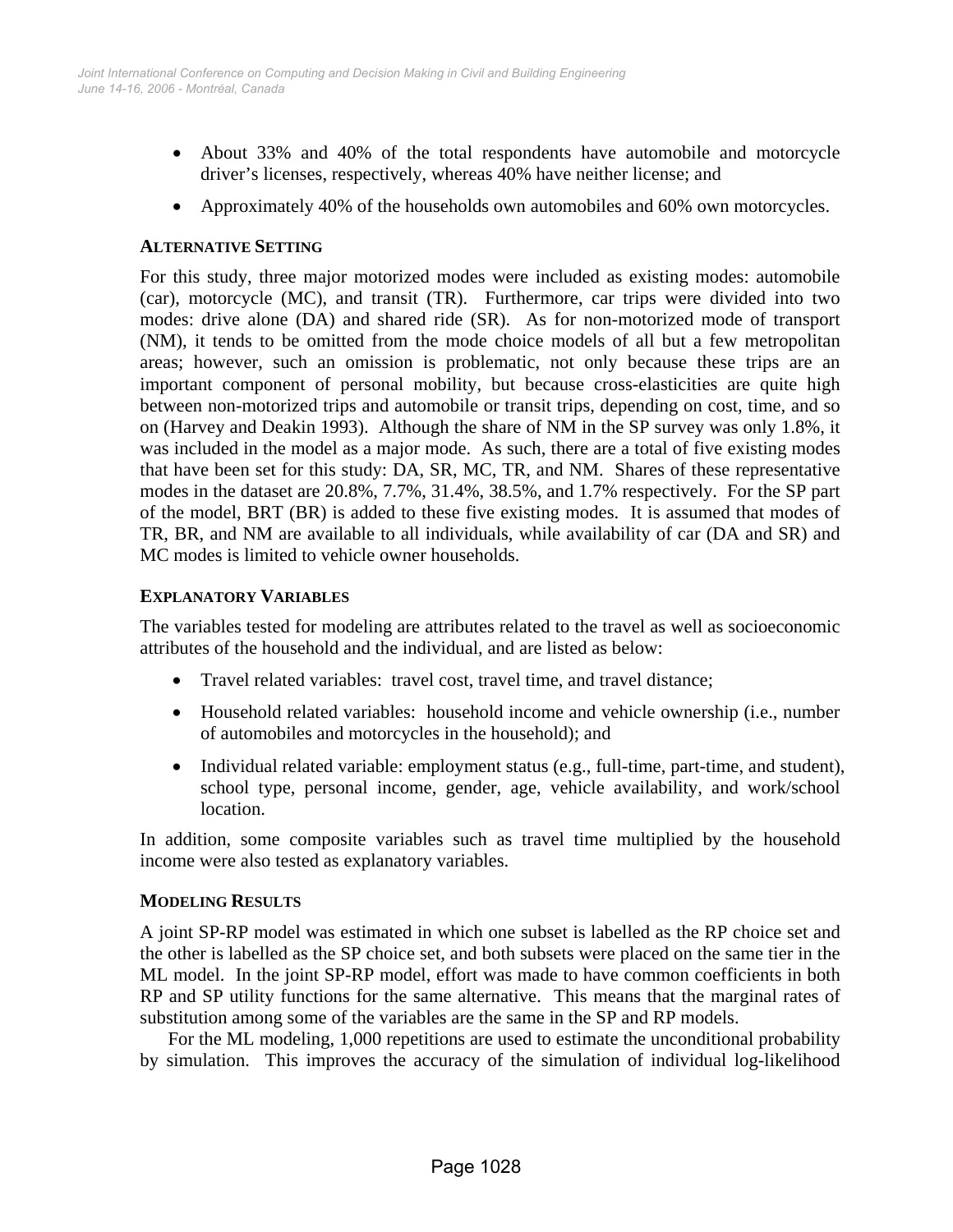functions and reduces simulation variance of the maximum simulated log-likelihood estimator. Random parameters for this ML model are estimated as normally distributed parameters in order to allow parameters to get both negative and positive values. Both observed attributes associated with the mode alternative, individual, and household (explanatory variables) and the unobserved attributes (alternative specific constants) were tested by introducing random parameters.

Results of the estimated joint SP-RP ML model are shown in Table 1. The adjusted  $\rho^2$  is 0.472, presenting a good model fit with statistically significant parameters. Furthermore, estimated results of the variable representing the travel cost and the constant specific to nonmotorized transport (NM) are statistically significant in the model at 80% confidence level or better. The *t*-statistics for the standard deviations of the random parameters indicate that these are likely to be statistically different from zero, confirming that parameters indeed vary across individuals.

|                                                                                                        |                                     | <b>SP</b> |                                 | <b>RP</b>                |                            |
|--------------------------------------------------------------------------------------------------------|-------------------------------------|-----------|---------------------------------|--------------------------|----------------------------|
| <b>Variable</b>                                                                                        | <b>Alternative</b>                  |           | Coeff. (t-stat) Coeff. (t-stat) |                          |                            |
| Continuous Vaiables:                                                                                   |                                     |           |                                 |                          |                            |
| Travel cost (thousand Rp.)                                                                             | [DA, SR, MC, -0.126 (-3.64) -0.126  |           |                                 |                          | $(-3.64)$                  |
| standard deviation                                                                                     | TR, BR]                             | 0.396     | (5.20)                          | 0.396                    | (5.20)                     |
| Travel time(hr) * hhd income(mil. Rp./mo.)                                                             | $\left[\mathsf{T}\mathsf{R}\right]$ | $-0.035$  | $(-1.84) -0.035$                |                          | $(-1.84)$                  |
| Log of travel (line) distance (km)                                                                     | [NM]                                | $-2.436$  | $(-2.66) -2.436$                |                          | $(-2.66)$                  |
| Dummy Variables:                                                                                       |                                     |           |                                 |                          |                            |
| High-income household (> 4 mil. Rp./mo.)                                                               | [SR, BR]                            | 0.429     | (3.21)                          | 0.429                    | (3.21)                     |
| Motorcycle-owning household                                                                            | [TR, NM]                            | $-0.506$  | $(-3.99)$                       | $-0.506$                 | $(-3.99)$                  |
| Male adult (age $>= 17$ )                                                                              | [MC, BR]                            | 0.565     | (4.64)                          | 0.565                    | (4.64)                     |
|                                                                                                        | [NM]                                | 2.313     |                                 | $(2.19)$ 2.313           | (2.19)                     |
| Having motorcycle driver's license                                                                     | [TR, NM]                            | -0.656    | (-4.68) -0.656                  |                          | $(-4.68)$                  |
| Work/school location within the 3-in-1 area                                                            | [DA]                                | $-0.364$  | $(-1.60) -0.364$                |                          | $(-1.60)$                  |
| Alternative-Specific Constants:                                                                        |                                     |           |                                 |                          |                            |
| Car (drive alone)                                                                                      | [DA]                                |           |                                 |                          |                            |
| Car (shared ride)                                                                                      | [SR]                                |           | $-2.162$ $(-8.48)$ $-1.516$     |                          | $(-6.39)$                  |
| Motorcycle                                                                                             | [MC]                                | $-2.217$  | $(-8.33)$ $-1.556$ $(-5.95)$    |                          |                            |
| Transit                                                                                                | [TR]                                | $-2.351$  |                                 |                          | $(-9.76) -1.677$ $(-7.06)$ |
| <b>BRT</b>                                                                                             | [BR]                                | $-2.607$  | $(-10.60)$                      | $\overline{\phantom{a}}$ |                            |
| Non-motorized transport                                                                                | [NM]                                | -7.961    |                                 |                          | $(-1.76) -8.838$ $(-1.55)$ |
| standard deviation                                                                                     |                                     | 2.833     |                                 | $(1.16)$ 3.776           | (1.24)                     |
| 2930 observations, $L(0) = -6393$ , $L(\beta) = -3370$ , $\rho^2 = 0.472$<br><b>Summary Statisics:</b> |                                     |           |                                 |                          |                            |

Table 1: ML Model: Joint Estimation of SP and RP Mode Choices

All variables associated with the travel are included in the model as continuous variables. Travel cost was included in all the utility functions except for NM. It became clear that travel time variable alone was no statistically significant in the model. However, travel time multiplied by household income was included in the utility function of the TR mode. This implies that decision makers, especially in higher-income household, perceive travel time as an important factor when selecting public transit mode. It also implies that travel time does not affect the choice of the private modes as much as it affects transit mode. This suggests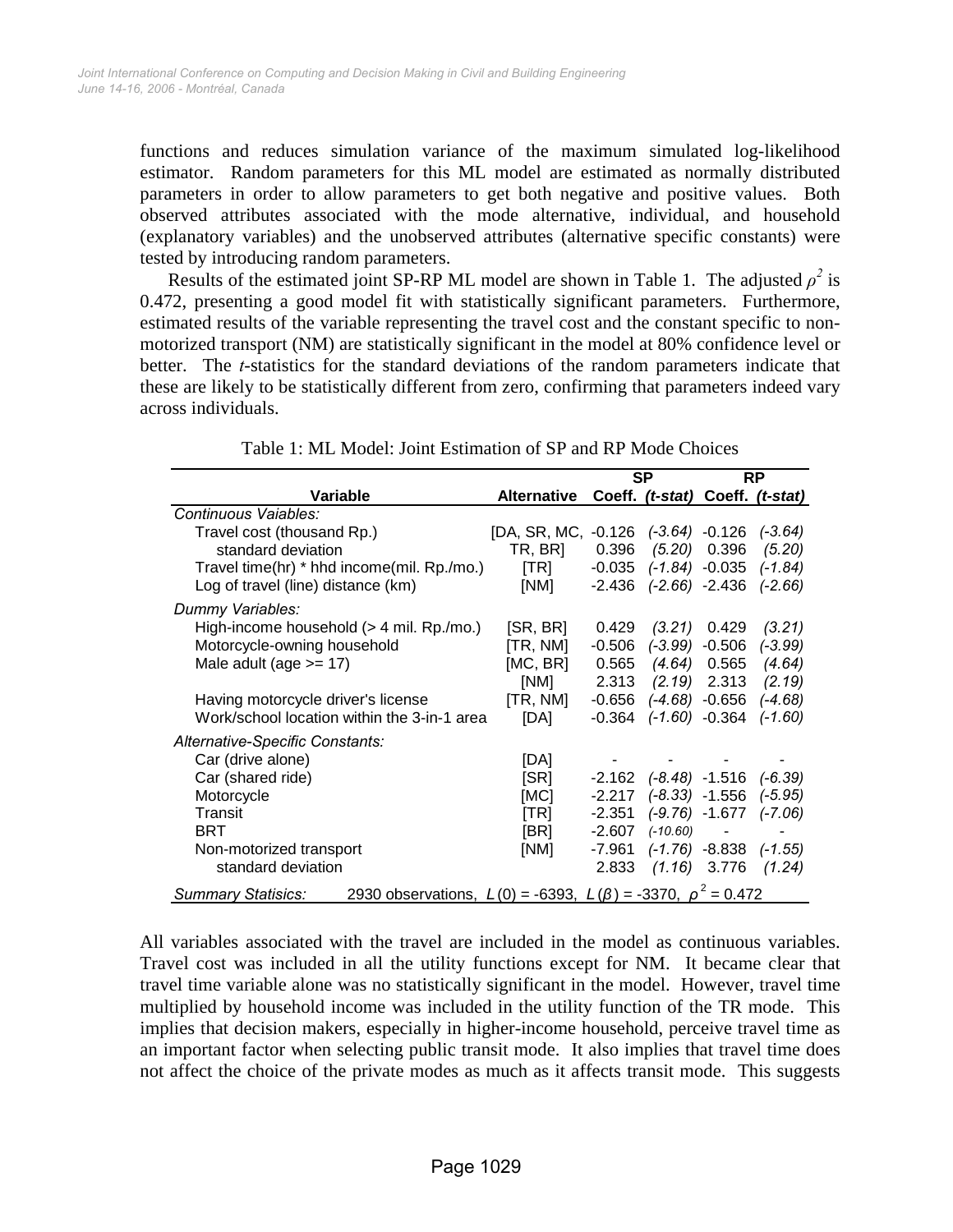that automobile users are less likely to shift to the public mode whether there is serious congestion or not on the way to work/school. As for travel distance, its logarithm value is significant in NM mode, implying that the longer travel distance reduces the utility of walking/biking all the way to work/school.

Variables related to the household and individual are all included in the model as dummy variables. There are two household-related variables involved in the model. One is a highincome household dummy, which is positively significant in SR and BR. In Jakarta, many people in the high-income household do not actually drive by themselves but hire chauffeurs. Such trips with chauffeurs are considered as shared automobile rides of which utility is increased by this dummy variable. BRT is also regarded as a prospective alternative means of transport by people in the high-income household. As for the dummy variable indicating whether the household owns a motorcycle, it proves to be significant in the model, but is not directly included in the utility of MC mode. It is rather included in the utilities of TR and NM modes with a negative parameter, implying that having a motorcycle relatively increases the utilities of selecting the private modes in general.

Similar tendencies can be found in one of the variables related to the individual, that is, a dummy of whether the individual has a motorcycle driver's license. It reduces the utility to walk/bike or to use transit and relatively increases the utility to select a private mode of transportation. Being a male adult considerably increases the utility to walk/bike. It also increases the utility to use motorcycle, which seems to be reasonable in the case of Jakarta. Male adults also have higher utility to use BRT.

Jakarta is famous for its unique transportation control measure (TCM) that has long been implemented in the CBD. It is called a "3-in-1" regulation, in which only high-occupancy vehicles with three or more occupants are allowed to use the main corridor roads in the CBD of Jakarta during morning and evening peak periods. The variable which indicates whether work/school is located on these roads regulated by the 3-in-1 is included with a negative parameter in the utility of DA mode, reducing the probability of driving alone to work/school because of the 3-in-1 regulation.

# **SIMULATION OF MODE CHOICE**

#### **CURRENT POLICIES UNDER REVIEW**

Since December, 2003, the 3-in-1 regulation has been modified in terms of two major points. First, the corridor roads for the 3-in-1 have been extended, and it has been effective in the evening  $(4:00 - 7:00 \text{ p.m.})$  in addition to the morning period  $(7:00 - 10:00 \text{ a.m.})$ . Second, while number of passengers in each vehicle was monitored only at the time of entering the designated road before December 2003, vehicles now must always have three or more occupants to pass through any section of the designated roads covered by the regulation.

Along with the new 3-in-1 regulation, the city of Jakarta initiated the first BRT operation on the same corridor in January 2004. Furthermore, the government of Jakarta has been trying to accelerate and move up the implementation schedule of the eight BRT corridors proposed by SITRAMP, though it was originally a phased plan and the entire BRT network would be completed in 2020. Their goal now is to complete the BRT network by 2010.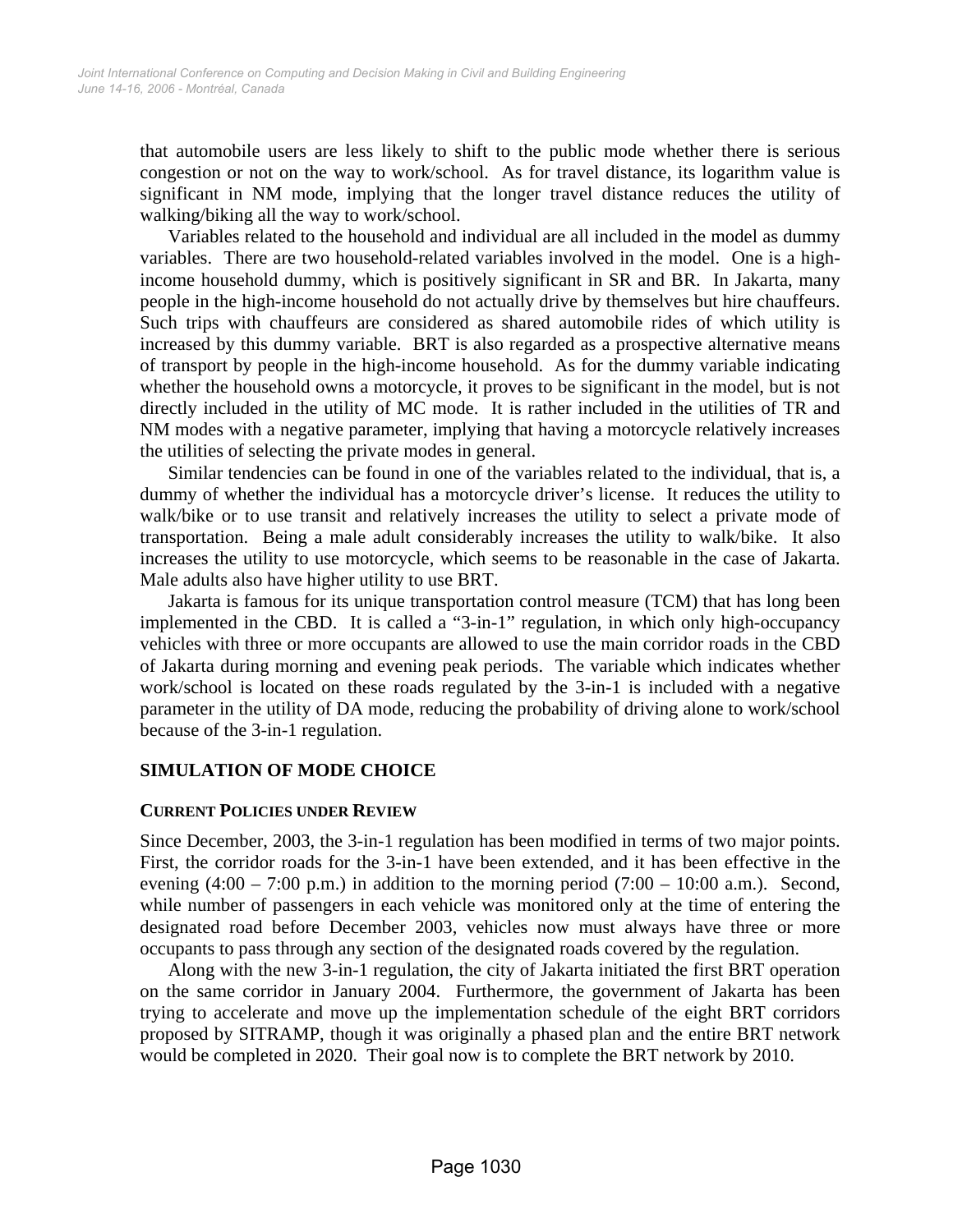Moreover, SITRAMP has proposed an area pricing scheme as an effective TCM to replace the existing 3-in-1 regulation, and the government of Jakarta is currently following the schedule and considering implementation of the area pricing in 2007. Target area for this scheme has not been finalized yet, but it includes the existing 3-in-1 corridor and covers more spatially most of the CBD which the current vehicular trips are generated from and attracted to. It is an intention that the proposed pricing area should be served by improved public transit including BRT in 2007. The objective is to reduce the current vehicular traffic in the CBD as much as possible so that the current level of congestion will not deteriorate in the future. It is also envisaged that the area for pricing will be expanded towards 2020.

While this area pricing scheme may be effective for congestion reduction in the CBD, provision of alternative means of transportation for the "pushed-out" users by the area pricing is of great importance to obtain public acceptance. Hence, it is necessary to consider simultaneously the area pricing scheme and the BRT development which may serve as an alternative for assumed pushed-out vehicle users. As such, in this study these two major policies are simulated in the mode choice model.

## **ASSUMPTIONS**

The assumptions employed for the simulation are as follows:

- The operation hours of area pricing include at least those of the current 3-in-1 regulation, that is, morning and evening peak hours. Since all the samples in the dataset are either to-work or to-school trips with CBD zones as the destination, all the trips are affected by the area pricing scheme;
- A variety of fare levels were tested for the BRT, ranging from Rp. (Indonesian Rupee) 2,000 to Rp. 8,000 per ride with an interval of Rp. 1,000. The BRT service frequency is every three minutes in all the cases;
- Six cases of levy rate were tested for area pricing, namely, Rp. 0 (i.e., no area pricing), Rp. 4,000, Rp. 8,000, Rp. 12,000, Rp. 16,000, and Rp. 20,000 per trip;
- All vehicles passing/driving in the target area are to be charged under this area pricing scheme, and it is different from the cordon pricing scheme in which only vehicles entering the area are to be charged; and
- Analyses are made as if changes took place now. Most of the transportation-related costs such as transit fares, expressway tolls, parking prices, and fuel cost have been raised since the time that the SP survey was conducted (August 2003). Though the rates of increase vary depending on the items, an average increase rate of 10% was assumed in the simulation.

As of July 2005, the new BRT is operated with a fare of Rp. 2,500, while the existing airconditioned express bus costs Rp. 3,500 per trip. The initial taxi fare is Rp. 4,000. Prices of this range may not be so painful for high-income people but may be significant enough to low/middle-income class people. Meanwhile, the highest area pricing assumed, Rp. 20,000, is something that high-income car users can still afford, but it is not negligible even for them.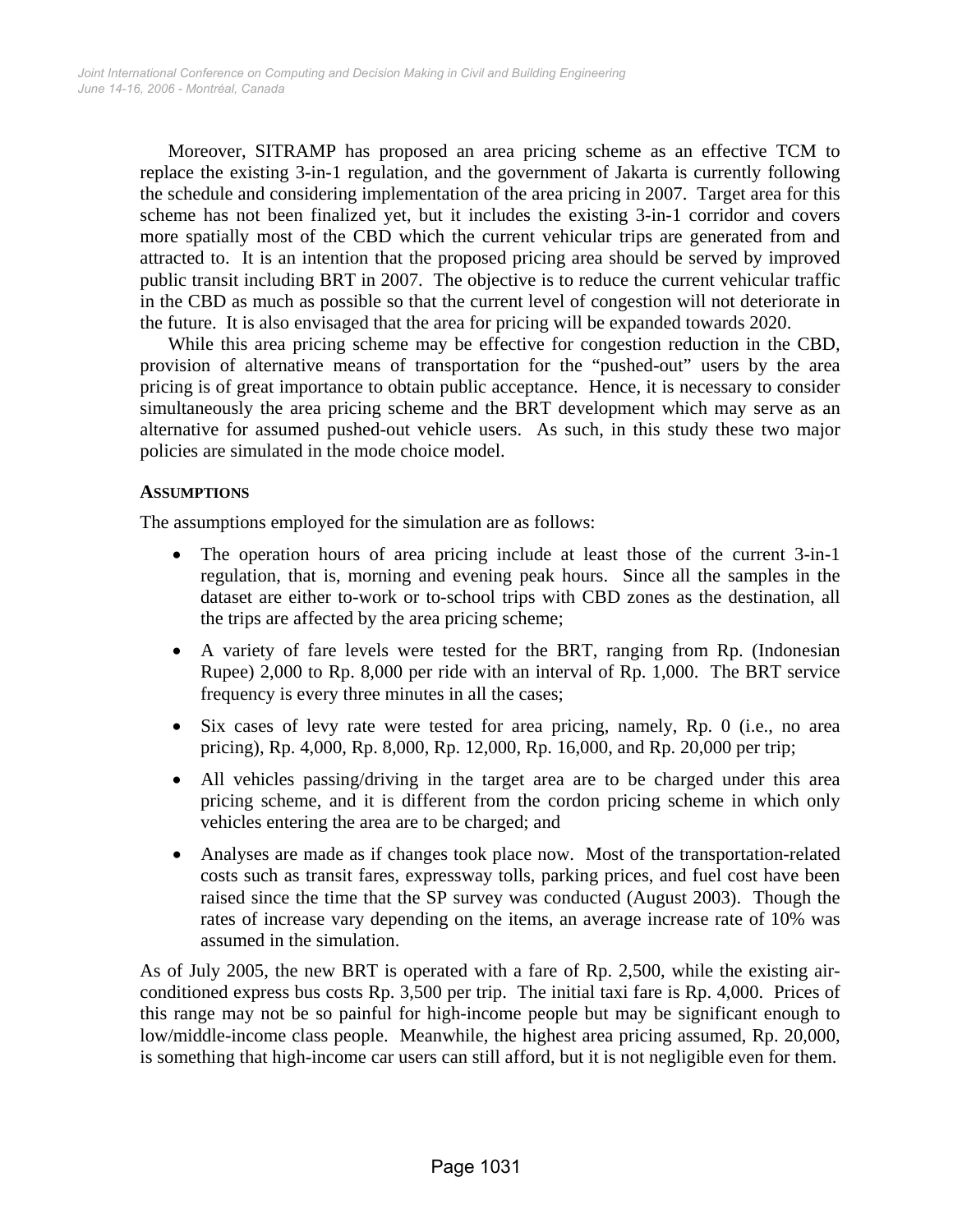#### **SIMULATION RESULTS**

For each individual, the model simulates the mode choice decision to go to work/school in the CBD. As such, shares of the six representative modes, that is, drive alone, shared ride, motorcycle, transit, BRT, and non-motorized are simulated under each combination of the BRT fare and the area pricing levy rates that are shown in Table 2. "No BRT" and "no area pricing" cases are also included in the table. Furthermore, changes of the mode shares of BRT and car (drive alone and shared ride) are graphically depicted in Figure 2. Major changes of the mode shares can be summarized as below.

**Mode** | No With BRT: Fare Level (Rp.) | No BRT 2,000 4,000 6,000 8,000 BRT 2,000 4,000 6,000 8,000 Car (drive alone) 15.8 13.3 13.4 13.2 12.9 14.7 11.9 12.4 12.5 12.3 Car (shared ride) 6.1 4.4 4.6 4.7 4.6 5.4 3.6 3.8 3.8 3.8 Motorcycle 24.5 16.8 17.3 17.5 17.5 24.8 17.1 17.7 17.8 17.8 Transit 52.8 22.2 23.8 25.7 27.2 54.2 22.5 24.8 27.2 29.0 BRT - 42.9 40.3 38.4 37.3 - 44.5 40.8 38.1 36.4 Non-motorized 0.8 0.4 0.5 0.6 0.6 0.9 0.4 0.6 0.6 0.7 Total 100 100 100 100 100 100 100 100 100 100 **Mode** | No With BRT: Fare Level (Rp.) | No BRT 2,000 4,000 6,000 8,000 BRT 2,000 4,000 6,000 8,000 Car (drive alone) 11.0 8.9 9.2 9.4 9.5 9.2 8.0 8.1 8.2 8.3 Car (shared ride) 4.0 3.1 3.2 3.2 3.1 3.6 3.0 3.0 3.1 3.1 Motorcycle 25.1 17.3 17.9 18.1 18.1 25.2 17.3 18.0 18.2 18.2 Transit 58.9 23.4 26.6 30.0 32.6 61.0 23.6 27.1 30.7 33.6 BRT - 46.8 42.5 38.6 35.8 - 47.5 43.2 39.2 36.1 Non-motorized 1.0 0.5 0.6 0.7 0.8 1.1 0.5 0.6 0.7 0.8 Total 100 100 100 100 100 100 100 100 100 100 **Area Pricing: Rp. 4,000 per Entry Area Pricing: Rp. 12,000 per Entry Area Pricing: Rp. 20,000 per Entry No Area Pricing** With BRT: Fare Level (Rp.) With BRT: Fare Level (Rp.)

Table 2: Predicted Percentages of Mode Shares Using Joint SP-RP ML Model



Figure 2: Simulated Changes of Mode Shares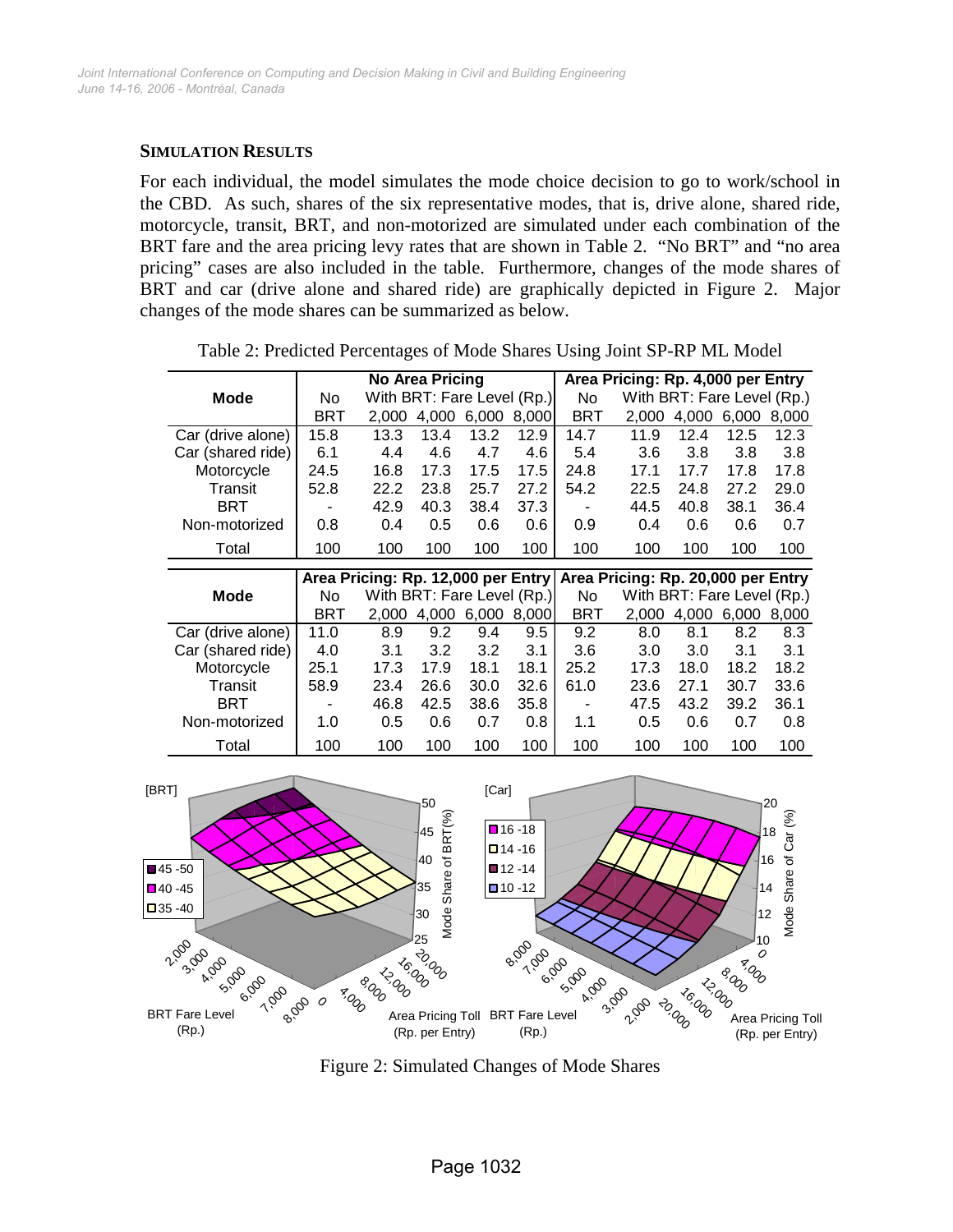When BRT is introduced, it is expected to play an important role with the largest mode share in place of transit. Figures show that the majority of the prospective BRT passengers will come from the current transit users, that is, within the public modes. A significant portion of the current motorcycle users are also expected to shift to BRT, implying that motorcycle users are rather flexible in mode choice. Some of the current car users (both drive alone and shared ride) are expected to shift to BRT as well; however, such portions are relatively small.

As the BRT fare rises, the share of BRT naturally decreases significantly. All the other transport modes will get their shares increased accordingly. This is especially remarkable for transit which is a mode previously used by many BRT passengers. Shares of car users will also increase, but only marginally. All these mode share changes caused by the BRT fare increase are more striking under the area pricing scheme, especially with a higher levy rate.

If the area pricing scheme is applied to the CBD, the share of car users are expected to drop as the levy rate increases. This impact is greater for car users who drive alone rather than those who share the ride. This is because the impact could be alleviated by sharing the cost, or because the impact is relatively small for higher-income car users who tend to hire chauffeurs, forming "ridesharing." It seems that the area pricing with a higher levy rate makes car users shift to BRT the most. Increase in shares of other modes is smaller. All these influences of the area pricing levy rates are more noticeable under the lower-fare cases of BRT. It implies that, as BRT becomes more affordable in terms of cost, it is expected to better serve as an alternative mode for cars under the area pricing scheme.

## **CONCLUSIONS**

This study developed a ML model to simulate the mode choice using the RP and SP data obtained in Jakarta, Indonesia. The model is part of a larger scale activity-based microsimulation modeling system for a developing country. The model captured the key variables that are significant in explaining mode choice behaviour in the Jakarta Metropolitan Area and analyzed some of the policy scenarios that are currently under review through the simulation.

Interpretation of the effects of each explanatory variable in the model led to several interesting insights. A wide variety of different types of variables contributed significantly to the model, including basic travel characteristics (cost, time, and distance), household characteristics (income and vehicle ownership), and individual characteristics (gender/age, vehicle availability, driver's license, and work/school location). Thus, it appears that only the characteristics associated with the trip may not suffice to fully explain mode choice; rather, several household and individual factors play an important role. Moreover, as demonstrated in this paper, the choice model that has incorporated such factors enables better analysis of policy scenarios through the simulation.

Although the dataset consists of only from-home trips to the CBD, mode choice in this first segment of the individual's travel tour is important because these trips constrain the modes of the subsequent segments such as returning home trips and work-based sub-tours. Furthermore, according to the results of the SP survey, more than 80% of shopping tours are made by the same mode that are selected to go to work/school, whether it is on weekdays or weekends. As such, one extension of the study will be to develop a model that determines modes of the subsequent trips in a tour, focusing on the mode transition.